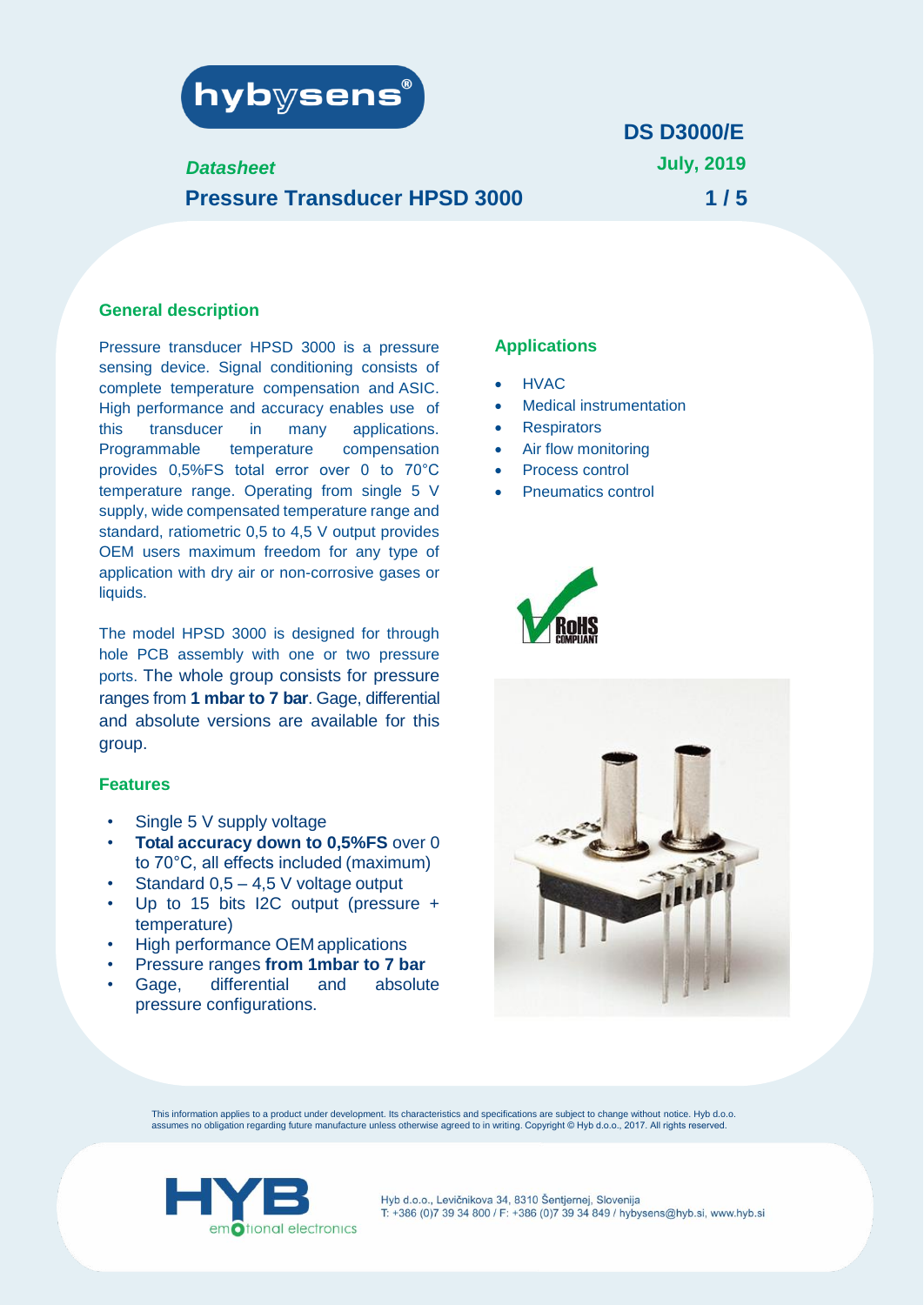

### *Datasheet*

**July, 2019**

**2 / 5**

# **Pressure Transducer HPSD 3000**

#### **Available types overview**

 $T_{AMB}$ =25°C,  $V_{cc}$  = 5V unless otherwise noted.

## **Ultra low pressure range**

| <b>Pressure range</b>        | 1 mbar<br>(100 Pa)                                                    | 2.5 mbar<br>(250 Pa)                             | 5 mbar<br>(500 Pa)                               |  |
|------------------------------|-----------------------------------------------------------------------|--------------------------------------------------|--------------------------------------------------|--|
| <b>ID</b> group              | HPSD 3000-001M                                                        | <b>HPSD 3000-2P5M</b>                            | HPSD 3000-005M                                   |  |
| <b>Pressure types</b>        | differential/gage/<br>bidirectional differential                      | differential/gage/<br>bidirectional differential | differential/gage/<br>bidirectional differential |  |
| <b>VOUT</b>                  | 0.5 to 4.5 V                                                          | 0.5 to 4.5 V                                     | 0.5 to 4.5 $V$                                   |  |
| <b>Temperature ranges</b>    | Operating: -25 to 85°C, Compensated: 0 to 70°C, Storage: -40 to 125°C |                                                  |                                                  |  |
| Over pressure <sup>1)</sup>  | 100 mbar                                                              | 100 mbar                                         | 100 mbar                                         |  |
| Burst pressure <sup>2)</sup> | 150 mbar                                                              | 150 mbar                                         | 150 mbar                                         |  |

#### **Low pressure range**

| <b>Pressure range</b>       | 10 mbar<br>$(0, 15 \text{ psi})$                                      | 20 mbar<br>$(0,3$ psi)                              | 50 mbar<br>$(0,8$ psi $)$                           | 100 mbar<br>$(1,5$ psi)                             |
|-----------------------------|-----------------------------------------------------------------------|-----------------------------------------------------|-----------------------------------------------------|-----------------------------------------------------|
| <b>ID</b> group             | <b>HPSD 3000-010M</b>                                                 | <b>HPSD 3000-020M</b>                               | <b>HPSD 3000-050M</b>                               | <b>HPSD 3000-100M</b>                               |
| <b>Pressure types</b>       | differential/gage/<br>bidirectional<br>differential                   | differential/gage/<br>bidirectional<br>differential | differential/gage/<br>bidirectional<br>differential | differential/gage/<br>bidirectional<br>differential |
| <b>VOUT</b>                 | 0,5 to 4,5 $V$                                                        | 0.5 to 4.5 V                                        | 0.5 to 4.5 V                                        | 0.5 to 4.5 $V$                                      |
| <b>Temperature ranges</b>   | Operating: -25 to 85°C, Compensated: 0 to 70°C, Storage: -40 to 125°C |                                                     |                                                     |                                                     |
| Over pressure               | 100 mbar                                                              | 200 mbar                                            | 500 mbar                                            | $1000$ mbar                                         |
| Burst pressure <sup>2</sup> | 150 mbar                                                              | 300 mbar                                            | 750 mbar                                            | 1500 mbar                                           |

#### **High pressure range**

| <b>Pressure range</b>        | <b>350 mbar</b><br>$(5$ psi $)$                                      | 1 bar<br>$(15$ psi $)$                                           | 2 bar<br>$(30 \text{ psi})$                                      | 4 bar<br>$(60 \text{ psi})$                                      | 7 bar<br>$(100 \text{ psi})$                                     |
|------------------------------|----------------------------------------------------------------------|------------------------------------------------------------------|------------------------------------------------------------------|------------------------------------------------------------------|------------------------------------------------------------------|
| <b>ID</b> group              | <b>HPSD 3000-</b><br>350M                                            | <b>HPSD 3000-</b><br>001B                                        | <b>HPSD 3000-</b><br>002B                                        | <b>HPSD 3000-</b><br>004B                                        | <b>HPSD 3000-</b><br>007B                                        |
| <b>Pressure types</b>        | differential/gage/<br>bidirectional<br>differential                  | differential/gage/<br>bidirectional<br>differential/<br>absolute | differential/gage/<br>bidirectional<br>differential/<br>absolute | differential/gage/<br>bidirectional<br>differential/<br>absolute | differential/gage/<br>bidirectional<br>differential/<br>absolute |
| <b>VOUT</b>                  | 0.5 to 4.5 V                                                         | 0.5 to 4.5 V                                                     | 0.5 to 4.5 V                                                     | 0.5 to 4.5 $V$                                                   | 0.5 to 4.5 V                                                     |
| <b>Temperature ranges</b>    | Operating: -25 to 85°C, Compensated: 0 to 70°C Storage: -40 to 125°C |                                                                  |                                                                  |                                                                  |                                                                  |
| Over pressure <sup>17</sup>  | 1 bar                                                                | 3 bar                                                            | 6 bar                                                            | 8 bar                                                            | 14 bar                                                           |
| Burst pressure <sup>2)</sup> | 1.7 <sub>bar</sub>                                                   | 5 bar                                                            | 10 bar                                                           | 12 bar                                                           | 21 bar                                                           |

This information applies to a product under development. Its characteristics and specifications are subject to change without notice. Hyb d.o.o.<br>assumes no obligation regarding future manufacture unless otherwise agreed t

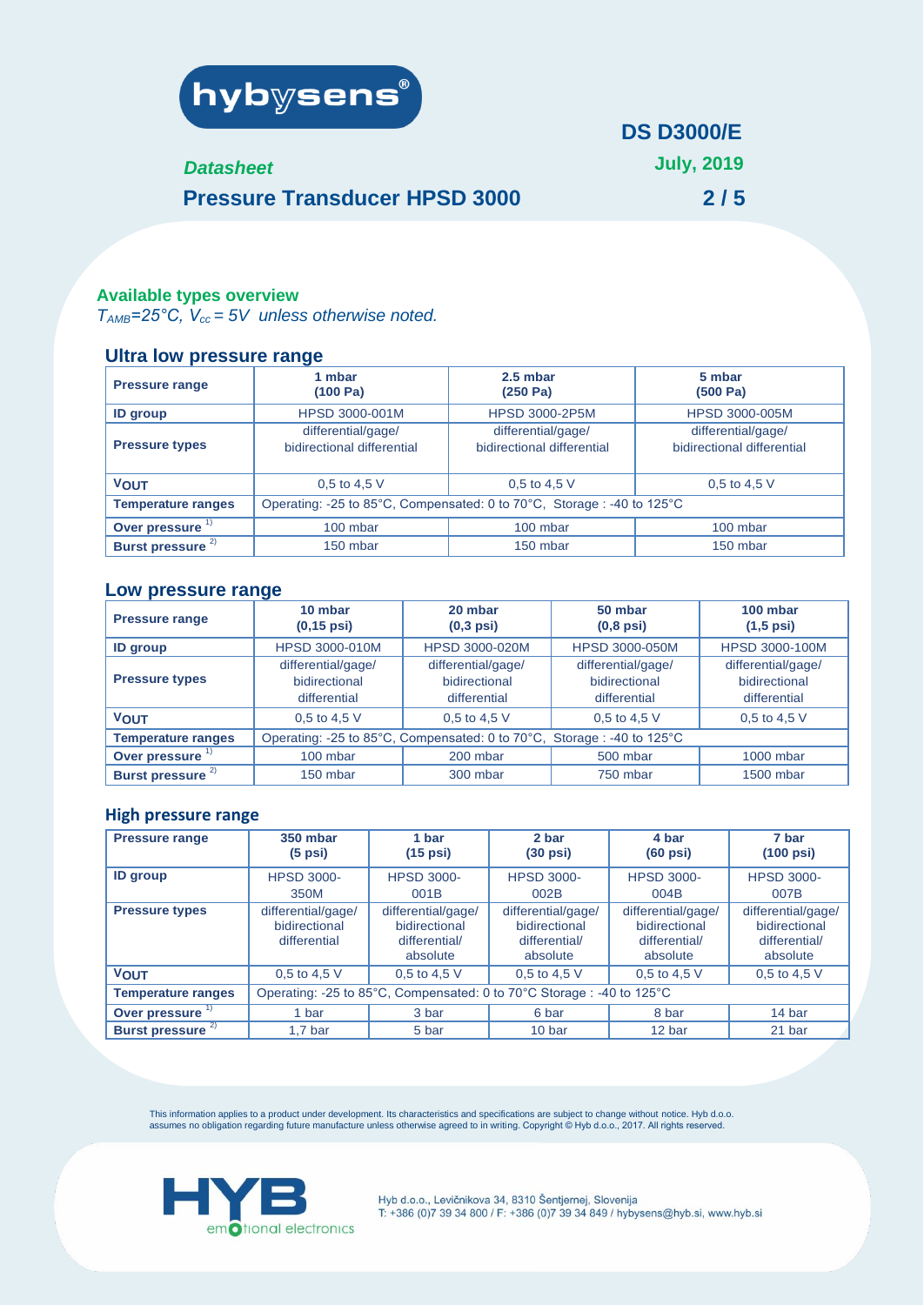

### *Datasheet*

**July, 2019**

**3 / 5**

**Pressure Transducer HPSD 3000**

## **Performance characteristics**

*TAMB=25°C, Vcc = 5V, unless otherwise noted.*

| <b>Parameter</b>                                         | <b>Symbol</b>                        | Min.           | <b>Type</b>     | Max.     | <b>Unit</b>       |
|----------------------------------------------------------|--------------------------------------|----------------|-----------------|----------|-------------------|
| <b>Power supply</b>                                      |                                      |                |                 |          |                   |
| Supply voltage                                           | $\sqrt{C}$                           | 4,75           |                 | 5,25     | $\overline{V}$    |
| <b>Current consumption</b>                               | $I_{\rm CC}$                         |                | $\overline{4}$  | 6,5      | <b>mA</b>         |
| Analog output (pressure) <sup>3)</sup>                   |                                      |                |                 |          |                   |
| Offset voltage <sup>4)</sup>                             | V <sub>O</sub>                       |                | 0,50            |          | $\vee$            |
| Full scale output (FSO) <sup>5)</sup>                    | $\overline{V_{FS}}$                  |                | 4,50            |          | $\overline{\vee}$ |
| Full scale span (FSS) <sup>6)</sup>                      | $\sqrt{F}$ so                        |                | 4,00            |          | $\overline{\vee}$ |
| Offset voltage (bidirectional devices)                   | $\overline{V_O}$                     |                | 2,50            |          | $\overline{\vee}$ |
| Digital output (pressure), 15 bits 3)                    |                                      |                |                 |          |                   |
| Offset voltage <sup>4)</sup>                             | $V_{\rm O}$                          |                | 3277            |          | counts            |
| Full scale output (FSO) <sup>5)</sup>                    | $V_{FS}$                             |                | 29491           |          | counts            |
| Full scale span (FSS) <sup>6)</sup>                      | $\rm V_{FSO}$                        |                | 26214           |          | counts            |
| Offset voltage (bidirectional devices)                   | $\overline{V_{O}}$                   |                | 16384           |          | counts            |
| Digital output (temperature), 15 bits $\frac{7}{2}$      |                                      |                |                 |          |                   |
| Temperature output @ 0°C                                 | $\overline{\mathsf{T_o}}$            |                | 8192            |          | counts            |
| Temperature output @ 70°C                                | $\overline{\mathsf{T}_{\mathsf{s}}}$ |                | 24576           |          | counts            |
| Accuracy (pressure) @ 25°C 8)                            |                                      |                |                 |          |                   |
| Ultra low pressure (1 to 10 mbar)                        | $E_a$                                |                | 0,5             | ±1,5     | %FSO              |
| Low pressure (20 to 100 mbar)                            | $\overline{E_a}$                     |                | 0,2             | ±0,5     | %FSO              |
| Standard pressure (all other)                            | $E_a$                                |                | 0,1             | ±0,3     | %FSO              |
| Total accuracy (pressure) @ 0 to 70°C <sup>9)</sup>      |                                      |                |                 |          |                   |
| Ultra low pressure (1 to 10 mbar)                        | $E_{ta}$                             |                | $\mathbf{1}$    | ±2       | %FSO              |
| Low pressure (20 to 100 mbar)                            | $E_{ta}$                             |                | 0,5             | ±1       | %FSO              |
| Standard pressure (all other)                            | $E_{ta}$                             |                | 0,3             | ±0,5     | %FSO              |
| <b>Resolution</b>                                        |                                      |                |                 |          |                   |
| A/D converter                                            | $D_i$                                |                |                 | 15       | bit               |
| D/A converter                                            | D <sub>O</sub>                       |                | $\overline{11}$ |          | bit               |
| Response time                                            | $E_{rt}$                             |                | 1,5             |          | ms                |
| Repeatability <sup>10</sup>                              | $E_r$                                |                | ±0,05           |          | %FSO              |
| Nonlinearity & pressure hysteresis (BFSL) <sup>11)</sup> | $E_1$                                |                | ±0,1            | ±0,3     | %FSO              |
| Load resistance                                          | $R_L$                                | $\overline{2}$ |                 | $\infty$ | $\mathsf{k}$      |
| Media compatibility                                      | 12, 13<br>See spec. note             |                |                 |          |                   |
| Weight                                                   | $\overline{W}$                       |                | 3               |          | g                 |

This information applies to a product under development. Its characteristics and specifications are subject to change without notice. Hyb d.o.o.<br>assumes no obligation regarding future manufacture unless otherwise agreed t

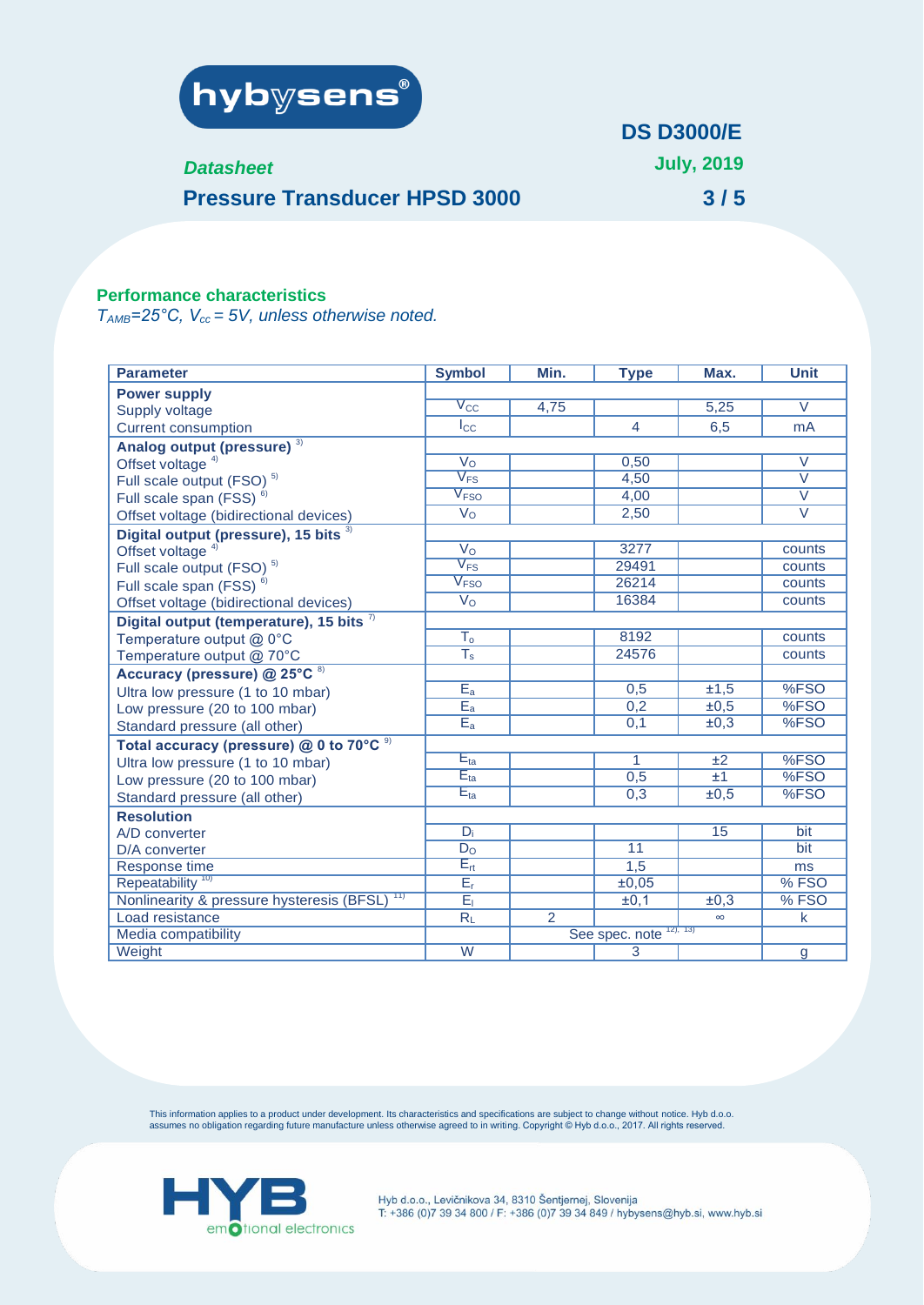

#### *Datasheet*

**July, 2019 4 / 5**

# **Pressure Transducer HPSD 3000**

#### **Specification notes**

- 1) Over pressure is the maximum pressure which may be applied without causing damage to the sensing element.
- 2) Burst pressure isthe maximum pressure which may be applied without causing leakage damage to the sensing element.
- 3) Analog output signal is ratiometric to power supply V<sub>cc</sub>, digital signal is not ratiometric to the power supply.
- 4) Offset voltage is the voltage output at zeropressure.
- 5) Full scale output is the voltage output at full pressurerange.
- 6) Full scale span is the algebraic difference between the output at full scale pressure range and offset.
- 7) Digital output signal (temperature) is not ratiometric to power supply  $V_{cc}$ . Temperature data are read directly on the sensing element.
- 8) Accuracy includes all effects(offset,span, nonlinearity, pressure hysteresis and repeatability) at room temperature and represents maximum deviation of transducer signal from ideal characteristic.
- 9) Total accuracy includes all effects (offset, span, nonlinearity, pressure hysteresis and repeatability) included with all temperature effects of offset and span. It describes overall error and represents maximum deviation of transducer signal from ideal characteristic in compensated temperature range from 0 to 70°C.
- 10) Repeatability is defined as typical deviation of the output signal after 10 pressure cycles.
- 11) Nonlinearity is defined as the BFSL (best fit straight line) across entire pressure range.
- 12) Media compatibility: on pressure port P1: clean, dry and noncorrosive gases to silicon, RTV, ceramics Al2O3, Pyrex, LCP plastics, epoxy, solder, tin.
- 13) Media compatibility: on pressure port P2: noncorrosive gases or liquids to silicon, Pyrex, RTV, ceramics Al2O3, solder, tin.

### **Outline dimensions & Pinout**



This information applies to a product under development. Its characteristics and specifications are subject to change without notice. Hyb d.o.o. assumes no obligation regarding future manufacture unless otherwise agreed to in writing. Copyright © Hyb d.o.o., 2017. All rights reserved.